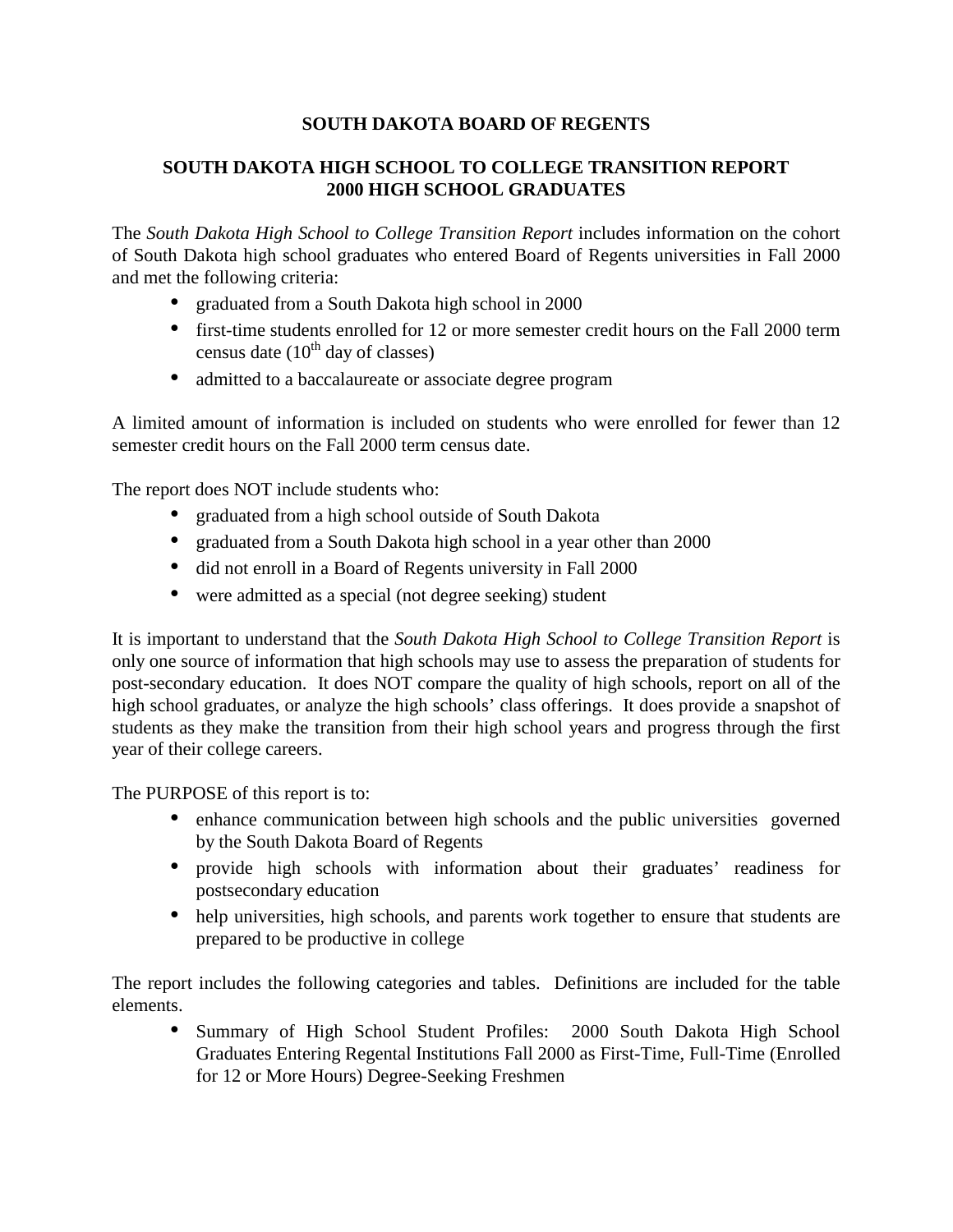- Summary of High School Graduates First Year Performance in College: 2000 South Dakota High School Graduates Entering Regental Institutions Fall 2000 as First-Time, Full-Time (Enrolled for 12 or More Hours) Degree-Seeking Freshmen
- Placement by Regental Institution for South Dakota High School Graduates Entering Regental Institutions Fall 2000 and Enrolled for 12 or More Hours:
	- Table 1: Remedial Placement
	- Table 2: Remedial Enrollment
	- Table 3: Comparison of Remedial and Degree Credit Placement
	- Table 4: Credit Awarded for College Board Advanced Placement Examinations
- Placement by Regental Institution for South Dakota High School Graduates Entering Regental Institutions Fall 2000 and Enrolled for Less than 12 Hours:
	- Table 1: Remedial Placement
	- Table 2: Remedial Enrollment
	- Table 3: Comparison of Remedial and Degree Credit Placement
	- Table 4: Credit Awarded for College Board Advanced Placement Examinations
- Rank of South Dakota High Schools by University GPA of Graduates Entering Regental Institutions Fall 2000 and Enrolled for 12 or More Hours
- Individual High School Report:
	- Table 1: Graduates Entering Regental Institutions
	- Table 2: Graduates First Year Performance in College During 2000-2001
	- Table 3: Graduates College Performance Compared to ACT Composite Score
	- Table 4: Graduates Enrollment in Mathematics and English

The Summary of High School Student Profiles provides the following information by South Dakota high school:

- number of students entering Regental universities
- number of students with ACT scores and average score
- number and percentage of students identified as meeting Regents Scholar requirements by the South Dakota Department of Education and Cultural Affairs

The Summary of High School Graduates First Year Performance in College provides the following information by South Dakota high school:

- number of students entering Regental universities
- number and percentage of students with placement scores at the remedial education level
- number and percentage of students enrolled in remedial and general education courses
- average university Grade Point Average (GPA)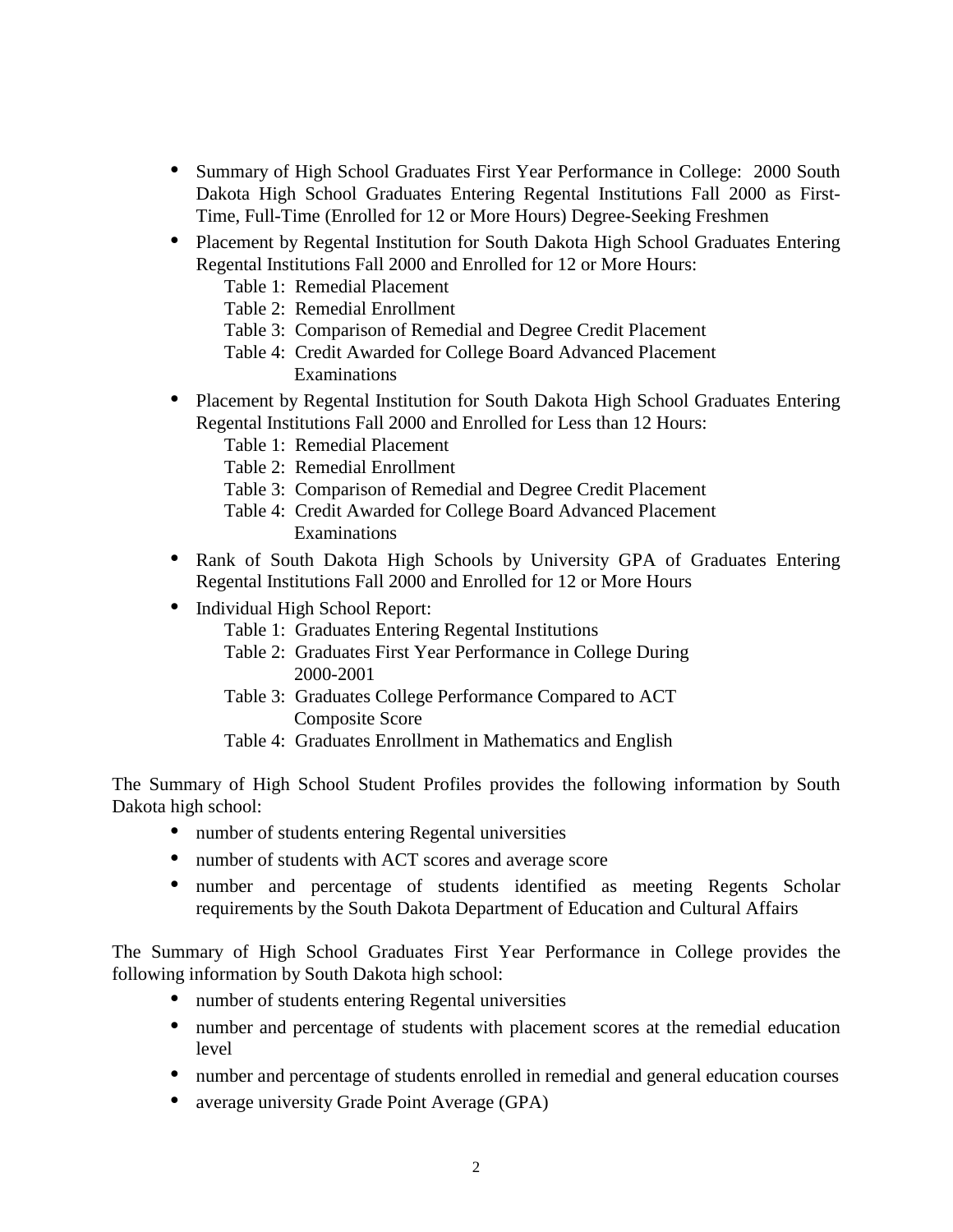- number and average ACT composite score
- number of students attempting and number of students earning more than 31 credit hours during their first year in college

The report to individual high schools:

- identifies the Regental institutions in which their students enrolled
- includes the graduates' first year performance in college
- compares college performance to the average ACT composite score
- indicates placement in Mathematics and English

South Dakota public universities will continue to collaborate with our high schools to improve the readiness of high school graduates for postsecondary education. This partnership will strive to:

- decrease the number of students underprepared for postsecondary learning
- increase the number of students who are prepared to take full advantage of the academic opportunities offered by universities
- offer students the greatest access possible to advanced placement opportunities while they are in high school
- prepare students for jobs that require higher levels of quantitative skills and refined verbal skills

## Changes made to the High School Feedback Report in 1998 that also affect the 2000 report

Two significant revisions were made to the report in 1998. The first change was the inclusion of information regarding student performance on placement examinations. Previous editions of the high school feedback report indicated the number of students who required remediation in mathematics and English courses based solely on course enrollments. While the summary report continues to indicate the number of students in need of remediation based on course enrollment, it also includes information on the number of students in need of remediation based on student performance on placement examinations.

The other revision that occurred was in the definition of remediation. In previous editions of the feedback report a distinction had been made between students enrolled in remedial courses and students enrolled in degree credit courses. As a result, students enrolled in pre-general education courses in mathematics and English courses that were associated with degree credits were not counted in the remedial enrollment figures. The report was revised so that the number of students in need of remediation prior to enrollment in mathematics and English general education courses is more clearly depicted by making the distinction between students enrolled in remedial courses and students enrolled in general education courses.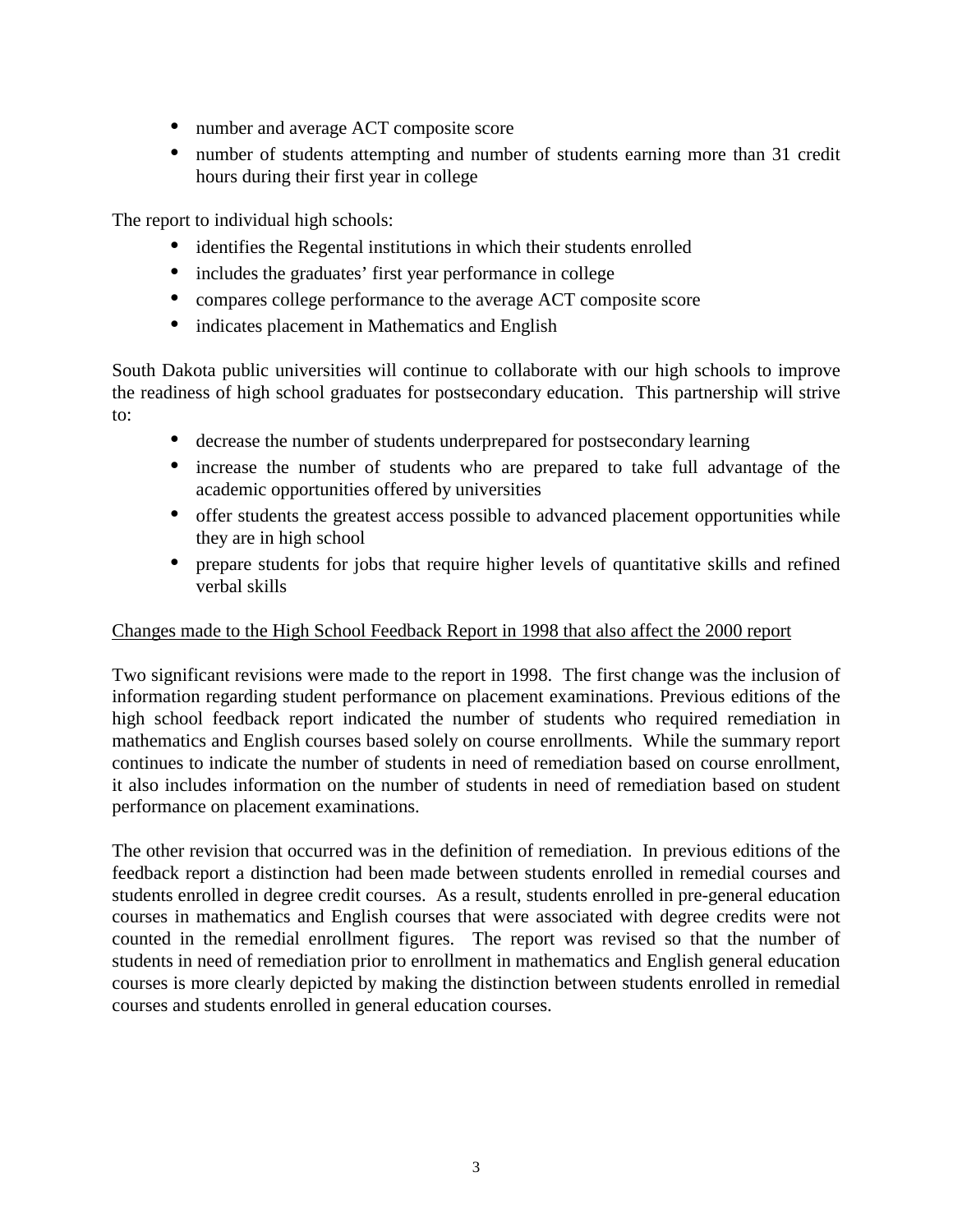## Changes made in 2000

Several changes enacted in 2000 have impacted this report. First, the name of the report was changed from the *High School Feedback Report* to the *High School to College Transition Report*. The first year of college is an important time of transition. As students leave their high school years and begin their college careers, they face many academic and social challenges. The change in the name of the report is intended to reflect this period of change in a student's life.

Second, the summary table that provided information by high school was split apart to allow additional information to be added. The first table generated from this split, Summary of High School Student Profiles, was created to provide additional information about these students as they begin their university careers. While ACT Composite score information was previously provided, information on ACT English, Math, Reading, and Science Reasoning scores were not. In addition to providing information on those scores, the table also provides information on the number and percentage of students meeting high school course requirements required for admissions to public universities and students recognized as meeting requirements for recognition as Regents Scholars.

The second table generated from the split of the former summary table, Summary of High School Graduates First Year Performance in College, was created to provide information about students' academic performance. In addition to providing the remedial and general education placement rates, remedial and general education enrollment rates, and university grade point averages that were previously contained in single summary table, this table also provides information on the number of students attempting, and earning, more than 31 credit hours during their first year. In order to progress to sophomore standing, students must have earned more than 31.99 credit hours.

Finally, the Board approved a year-long pilot project to examine the effectiveness of using ACT examination scores for placing entering undergraduate students into their initial English and mathematics courses. Beginning in Spring 2000, entering students were placed according to scores they earned on the ACT English and ACT Mathematics exams. Students without valid ACT scores were required to sit for ACT's COMPASS placement examinations. Results of the pilot project indicated that while the number of students enrolled in remedial education courses increased, success rates in remedial and general education courses also increased. In 2001, the Board approved the replacement of the previous placement process with one based on ACT/ACT COMPASS scores.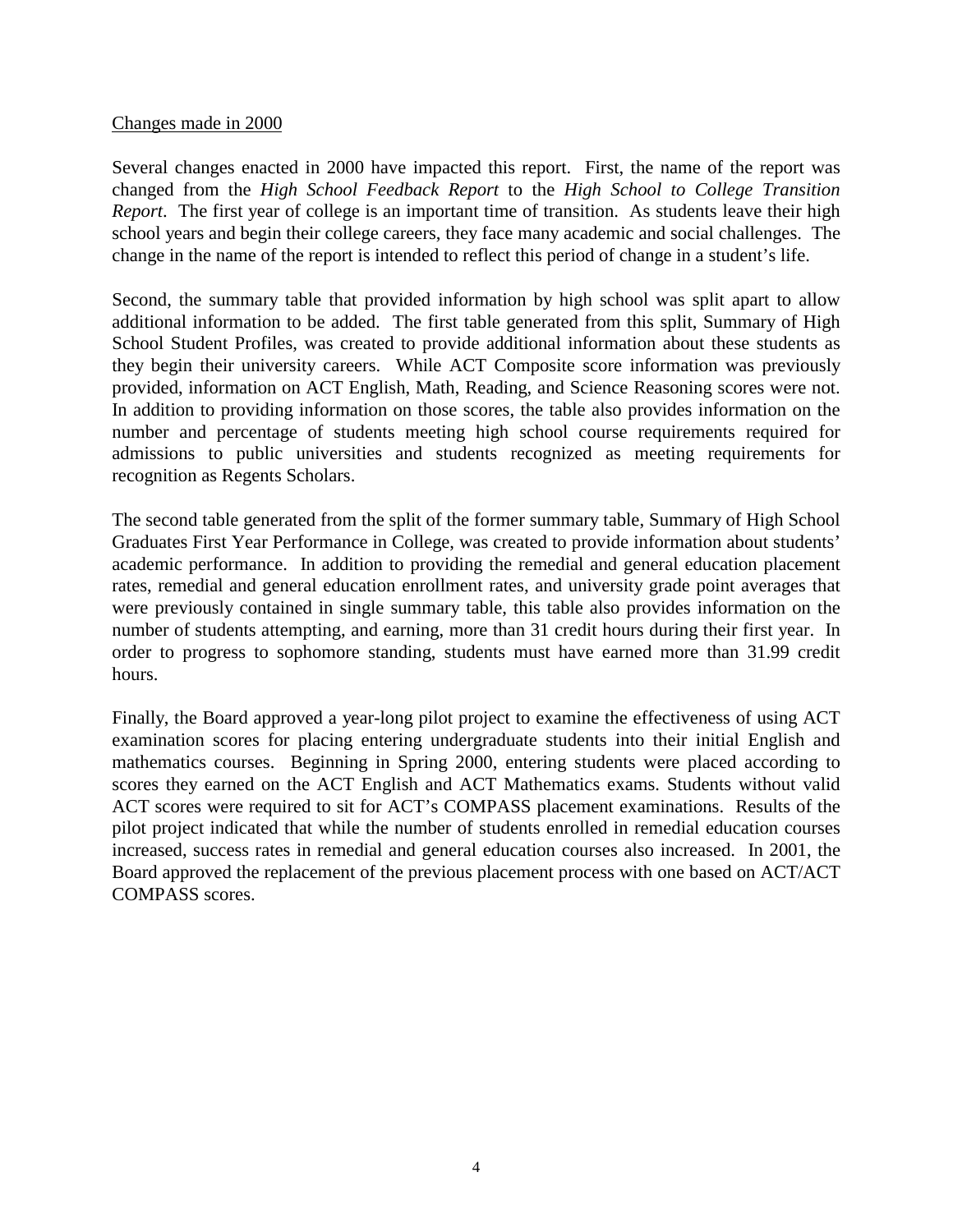#### **ADMISSIONS**

The Summary of High School Student Profiles for 2000 indicates that a cohort of 2,665 South Dakota high school graduates entered Regental institutions on a full-time basis. Of this cohort, 95.9% were admitted to baccalaureate degree programs and 4.1% were admitted to associate degree programs (Graph #1). These 2,665 students represent 26.46% of the 10,072 South Dakota graduates in 2000.

### **GRAPH #1 ADMISSIONS CLASSIFICATIONS HIGH SCHOOL GRADUATES ENTERING REGENTAL INSTITUTIONS FALL 2000**



### **ADMISSIONS BY INSTITUTION HIGH SCHOOL GRADUATES ENTERING REGENTAL INSTITUTIONS FALL 2000**

| Degree              | <b>BHSU</b> |        | <b>DSU</b> |        | <b>NSU</b> |        | <b>SDSMT</b> |      | <b>SDSU</b> |            | <b>USD</b> |            | System    |        |
|---------------------|-------------|--------|------------|--------|------------|--------|--------------|------|-------------|------------|------------|------------|-----------|--------|
| Type                | Stu<br>No   | Pcnt   | Stu<br>No  | Pcnt   | Stu<br>No  | Pcnt   | Stu<br>No    | Pcnt | Stu<br>No   | Pcnt       | Stu No     | Pcnt       | Stu<br>No | Pcnt   |
| Admitted<br>to BAC  | 280         | 99.29% | 237        | 88.10% | 266        | 86.64% | 224          | 100% |             | 953 96.65% |            | 595 99.66% | 2555      | 95.78% |
| Admitted<br>to ASSO | 2           | 0.70%  | 32         | 11.89% | 41         | 13.36% | 0            |      | 33          | 3.35%      |            | 0.34%      | 110       | 4.22%  |
| Total<br>Cohort     | 282         | 100%   | 269        | 100%   | 307        | 100%   | 224          | 100% | 986         | 100%       | 597        | 100%       | 2665      | 100%   |

Note: All entering students in the USD associate programs in Nursing and Dental Hygiene had high school graduation years prior to 2000.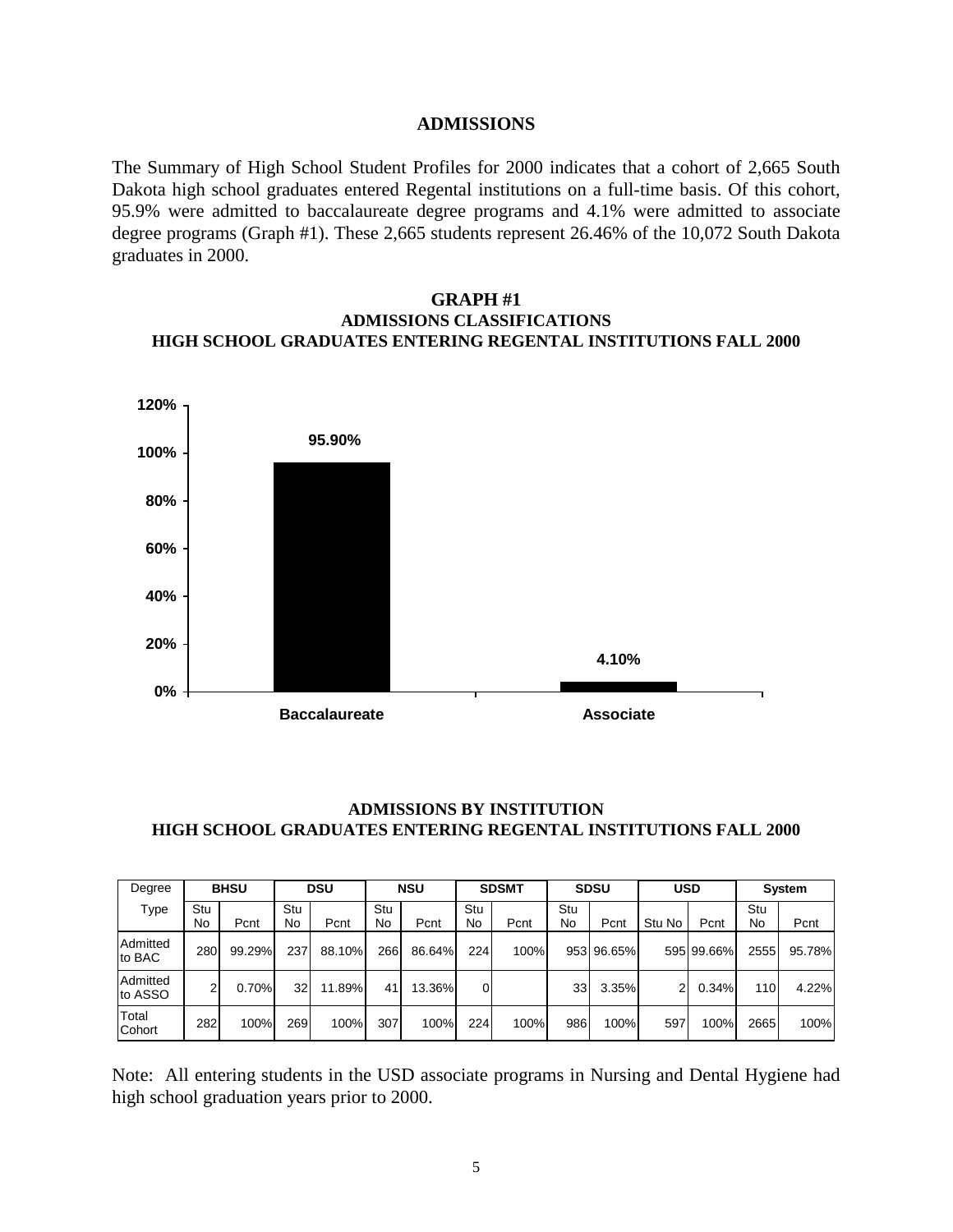#### **ACT COMPARISON**

The average ACT Composite score for the 2,665 South Dakota high school graduates entering Regental institutions who took the ACT was 22.1. The average ACT composite score for the 2,555 (95.87%) admitted to baccalaureate degree programs was 22.2, and for the 107 (4.13%) admitted to associate degree programs it was 18.1.

According to ACT's *High School Profile Report: HS Graduating Class 2000*, the average ACT composite score for all South Dakota students in the 2000 graduating class was 21.5 and the national average was 21.0. The South Dakota average includes students who did not attend a Board of Regents university in Fall 2000 (Graph #2).



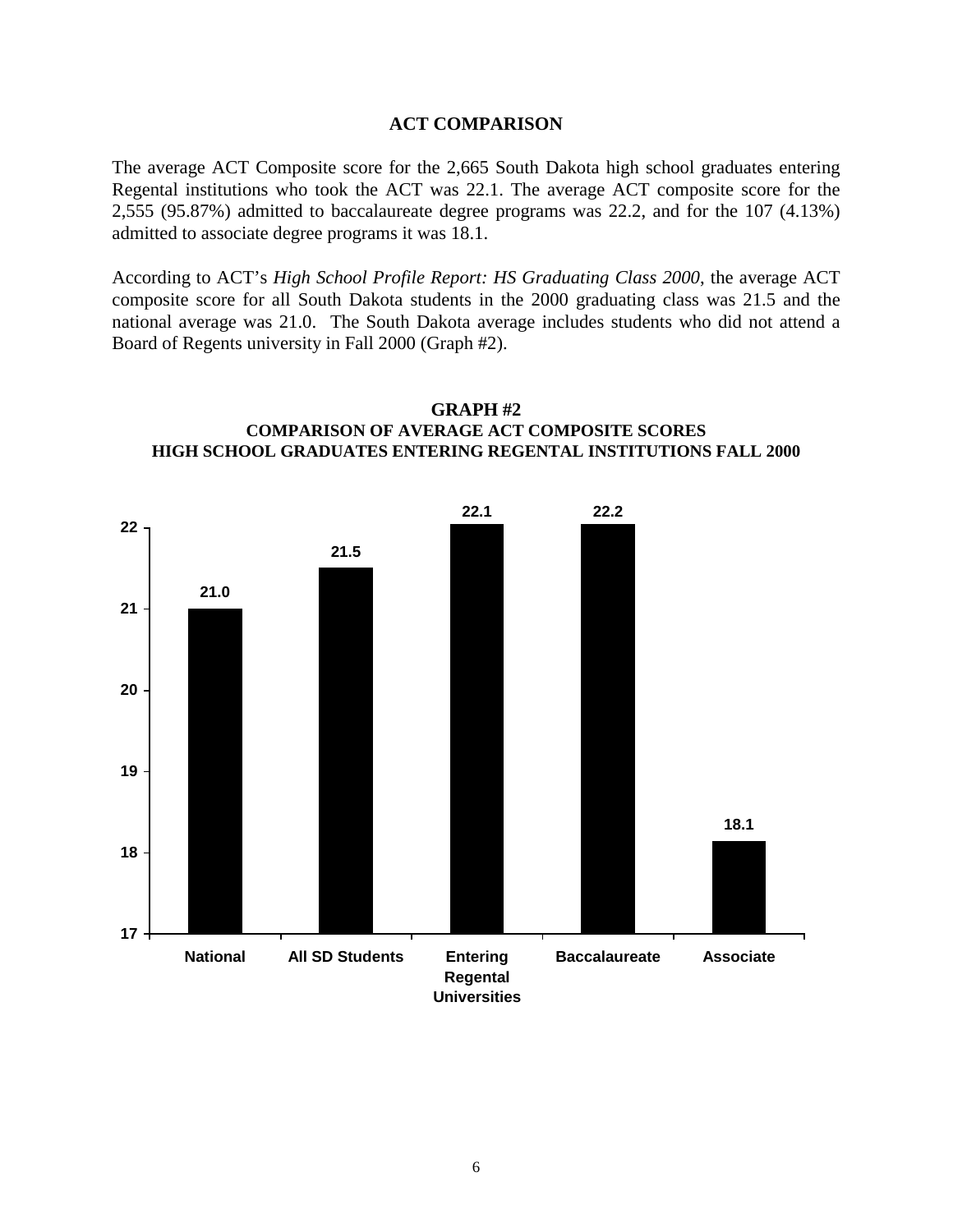#### **REGENTS SCHOLARS**

South Dakota high school graduates who complete specified high school coursework and meet academic performance requirements are eligible to be recognized as Regents Scholars and receive Regents Scholars Diplomas. Students are nominated to the Department of Education and Cultural Affairs by a high school administrator. High school graduates designated as Regents Scholars automatically are admitted to all six Regental universities. In Fall 2000, 660 (24.92%) of the 2,665 South Dakota high school graduates entering South Dakota public universities were Regents Scholars.

There were 162 high schools with graduates entering Regental universities in Fall 2000. Of those 162 high schools, 25 (14.43) had at least half of their students designated as Regents Scholars. (Graph #3) There were 55 high schools (33.95%) with none of their graduates enrolled as Regents Scholars.

#### **GRAPH #2**

## **NUMBER OF HIGH SCHOOLS WITH GRADUATES ENROLLED AS REGENTS SCHOLARS HIGH SCHOOL GRADUATES ENTERING REGENTAL INSTITUTIONS FALL 2000**

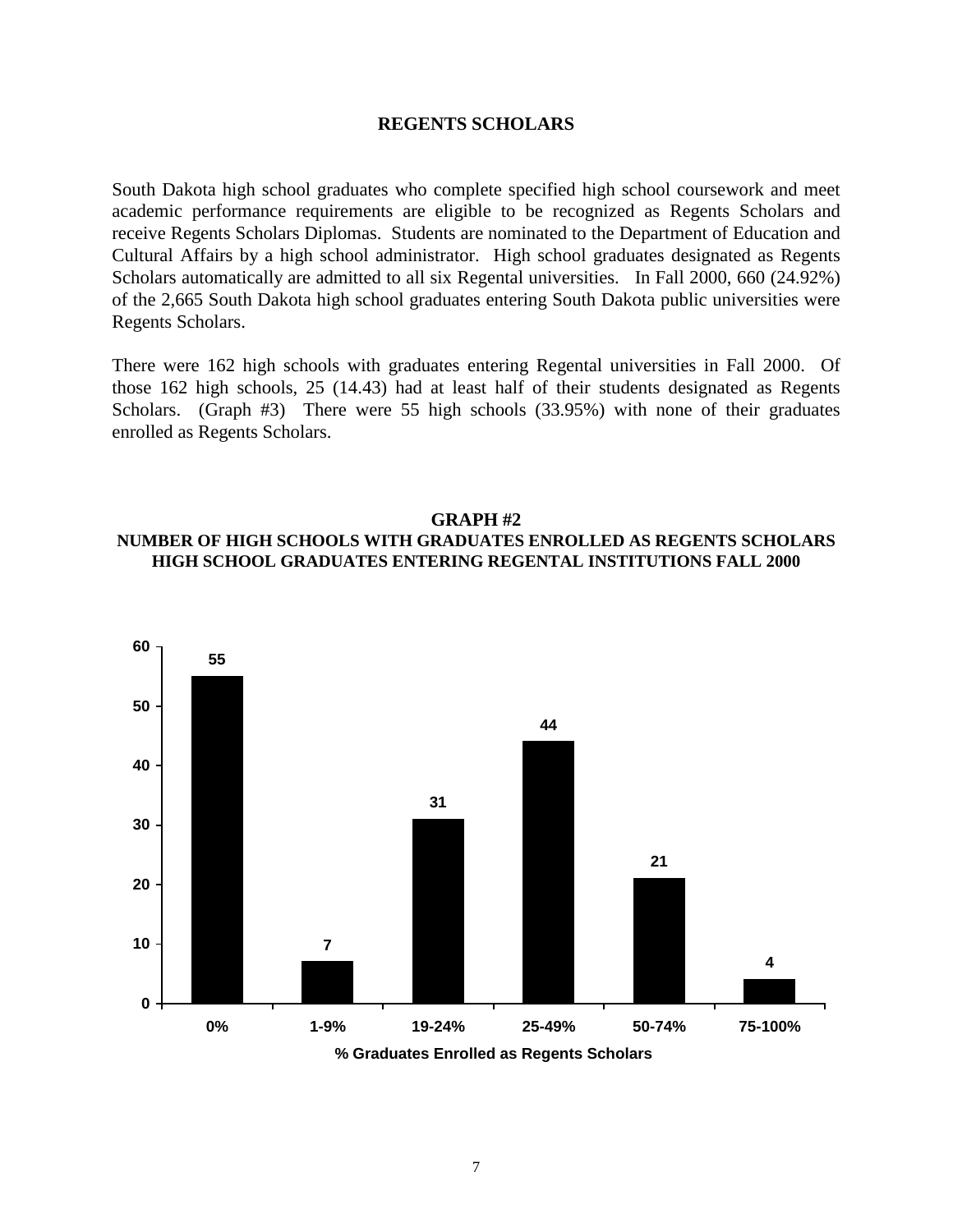#### **PLACEMENT, COURSE ENROLLMENT AND GPA**

Comparison of placement and enrollment in general education and remedial courses and of university grade point averages (GPA) includes only those 2,628 full-time students who completed at least one semester during the academic year 2000-01. Placement and average GPA for those students were as follows: 443 students had placement scores indicating a need for remedial English, 862 students needed remedial mathematics, and 301 students needed both areas. The unduplicated number of students with placement scores indicating a need for remediation was 1,004 (38.20%). (Graph #4) The average university GPA for students whose placement scores indicated a need for remediation in English was 2.12. The average university GPA for students whose placement scores indicated a need for remediation in mathematics was 2.33





Enrollment and average university GPA for students who completed at least one semester was as follows: 1,736 (66.06%) enrolled in general education courses and achieved an average university GPA of 2.91; 355 enrolled in remedial English and 759 in remedial mathematics with 222 enrolled in both. The unduplicated enrollment in remedial courses was 892 (33.94%) with an average university GPA of 2.32 (Graph #5). Students enrolling in both remedial English and math had an average university GPA of 1.97.

### **GRAPH #5 GENERAL EDUCATION AND REMEDIAL ENROLLMENT HIGH SCHOOL GRADUATES ENTERING REGENTAL INSTITUTIONS FALL 2000**

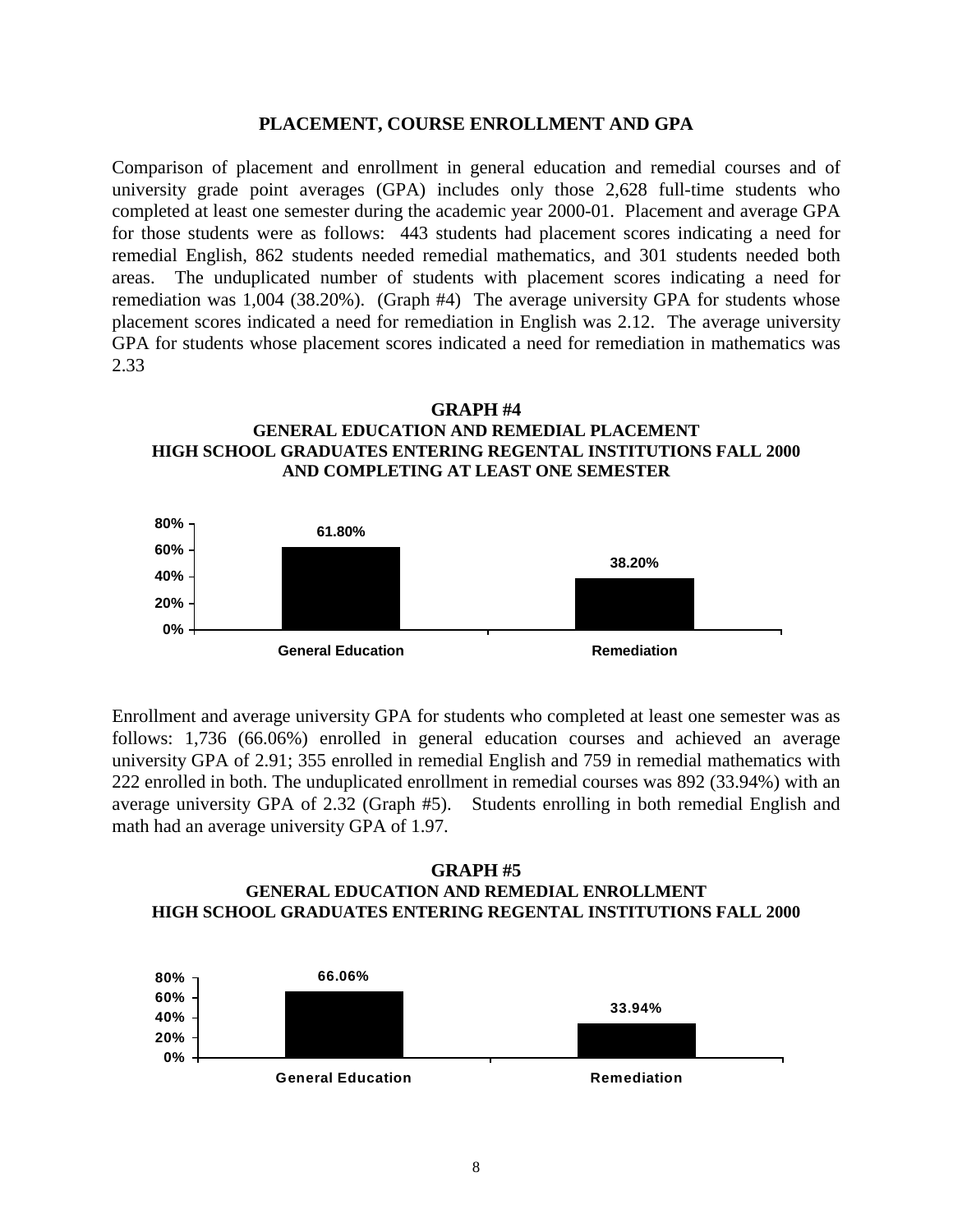In addition to a lower university grade point average, South Dakota high school graduates enrolled in remedial courses also had a lower average ACT Composite score. Differences in average ACT Composite score and GPA were not affected by the level of degree program. Associate degree-seeking students enrolled in general education courses had a higher average ACT Composite score and a higher average university GPA than baccalaureate degree-seeking students enrolled in remedial courses (Graphs #6 & #7).

## **GRAPH #6 GENERAL EDUCATION AND REMEDIAL ENROLLMENT AVERAGE ACT COMPOSITE SCORE BY DEGREE LEVEL HIGH SCHOOL GRADUATES ENTERING REGENTAL INSTITUTIONS FALL 2000**



**GRAPH #7 GENERAL EDUCATION AND REMEDIAL ENROLLMENT AVERAGE UNIVERSITY GPA BY DEGREE LEVEL HIGH SCHOOL GRADUATES ENTERING REGENTAL INSTITUTIONS FALL 2000**

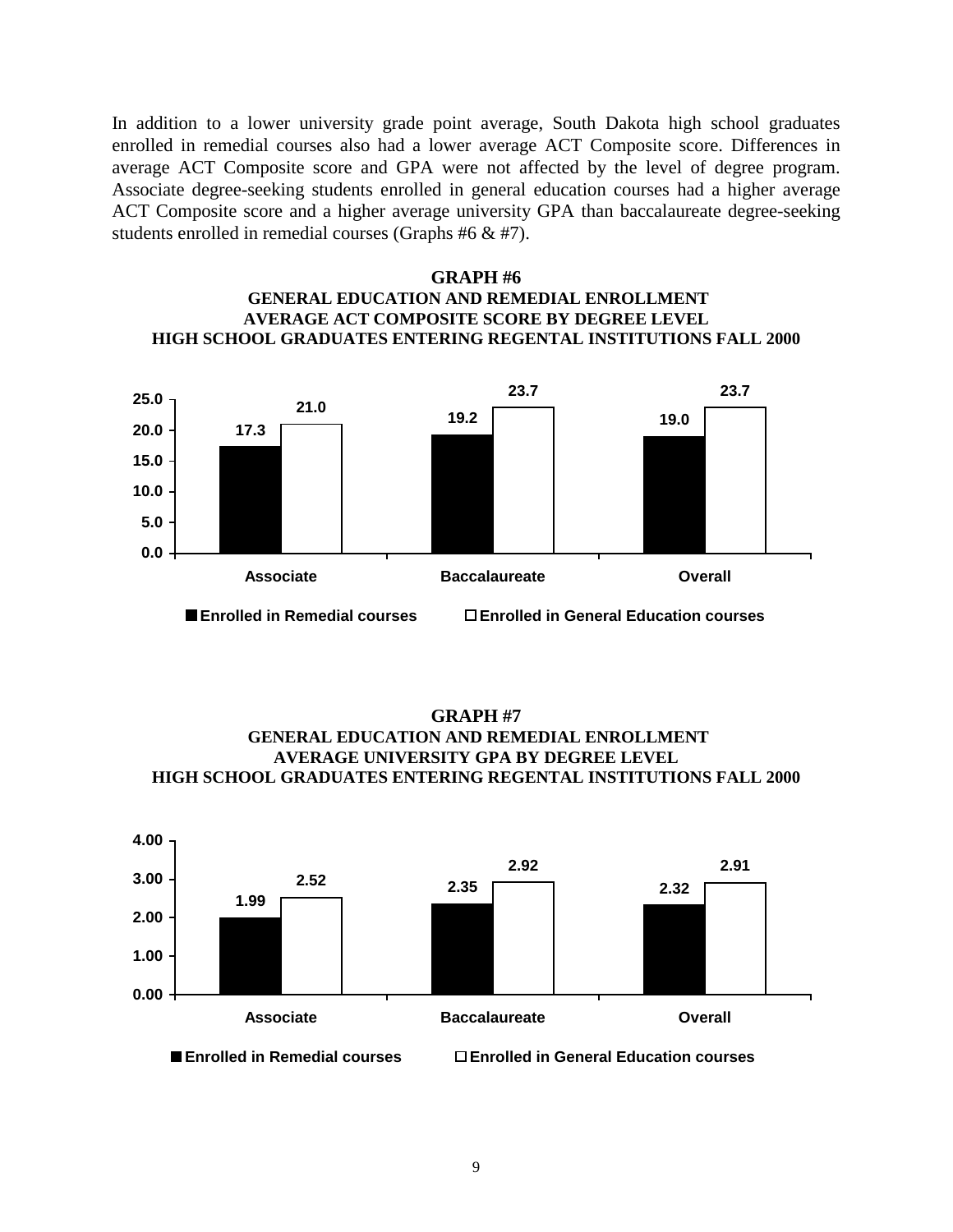## **ENROLLMENT IN MATHEMATICS AND ENGLISH COURSES**

Data on enrollment in mathematics and English courses is affected by duplicate enrollments. For example, during the academic year, students may have enrolled in a remedial course one semester and a general education course the next semester. Also, credit awarded for College Board Advanced Placement (CBAP) examinations may count toward general education credit. Therefore, the percentages included in the graphs will total more than 100%.

For the academic year, in the area of mathematics, 58.98% enrolled in courses at the level of Algebra up to Calculus, 22.56% enrolled in calculus and above, 2.63% were awarded credit based on the College Board Advanced Placement Calculus examination, and 28.88% enrolled in remedial courses. (Graph #8)



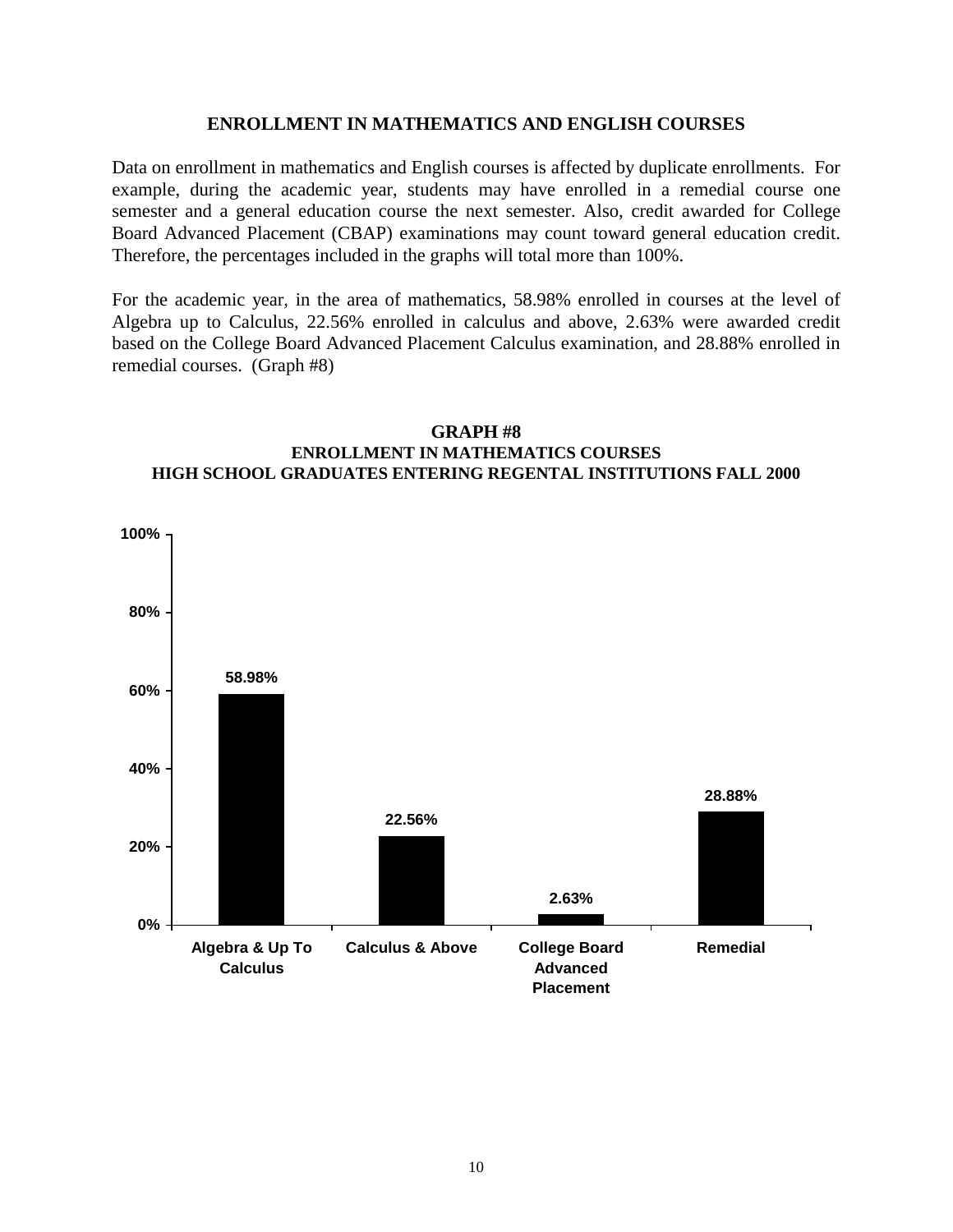For the academic year, in the area of English, 78.73% enrolled in general education courses in Composition, 22.18% in courses Above Composition, 2.32% received College Board Advanced Placement credit, and 13.51% enrolled in remedial courses. (Graph #9)

## **GRAPH #9 ENROLLMENT IN ENGLISH COURSES HIGH SCHOOL GRADUATES ENTERING REGENTAL INSTITUTIONS FALL 2000**



Credit for College Board Advanced Placement, in all subject areas, was awarded to an unduplicated total of 149 (5.67%) students. Their average GPA at the end of the freshmen year was 3.32. There were 69 students receiving College Board Advanced Placement credit in mathematics and 61 in English.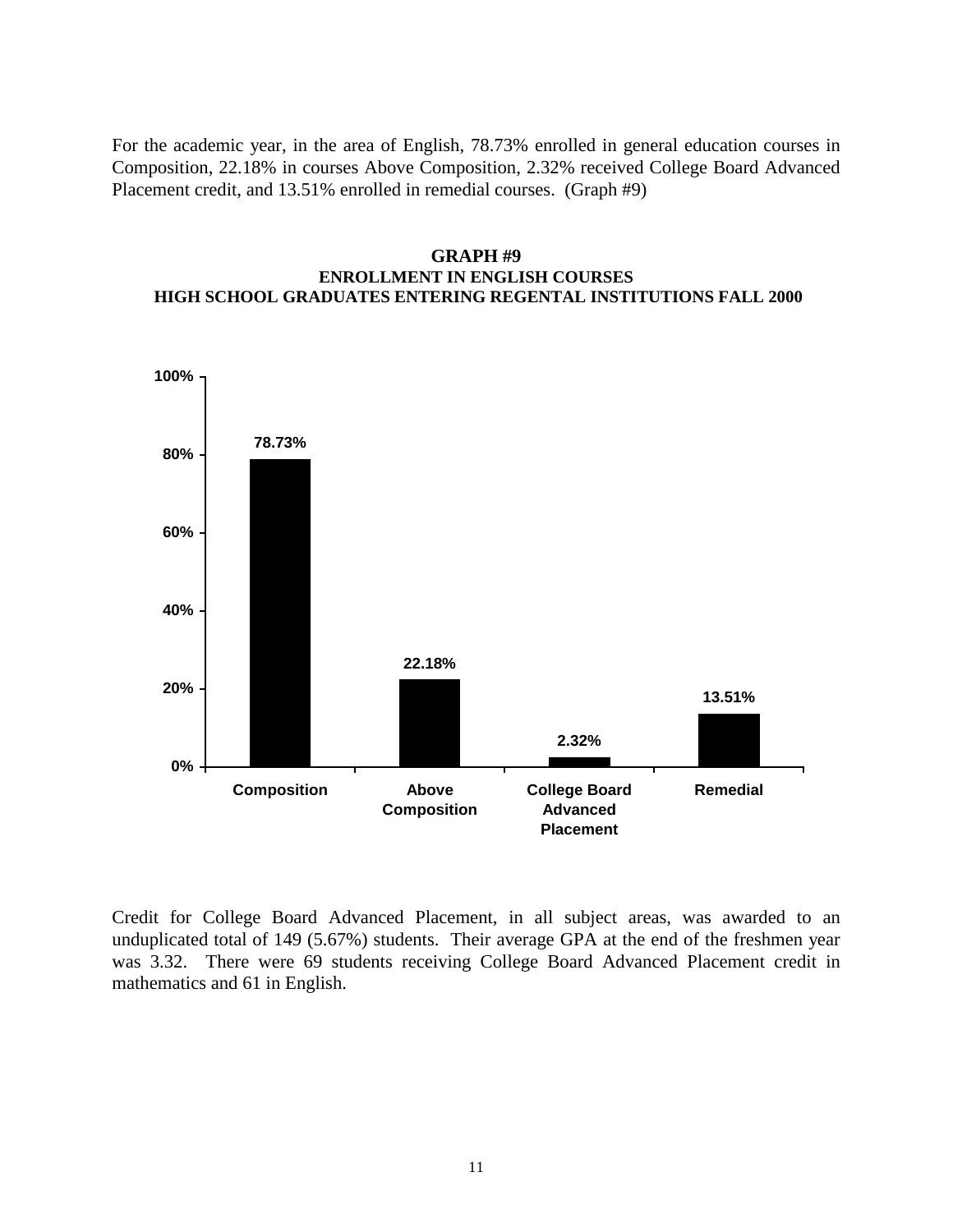#### **FIRST YEAR PROGRESS TOWARD GRADUATION**

In order to be classified as full-time for financial aid purposes, students must enroll for at least 12 credit hours per semester. However, in order to make progress toward university graduation, students must earn at least 32 credit hours per year and meet academic performance standards. Of the 2,628 SD high school graduates who enrolled Fall 2000 and completed at least one term, only 947 (36.53%) attempted to take more than 31 credit hours during their fall and spring term; only 599 (22.79%) actually earned more than 31 credit hours. (Graph # 10)



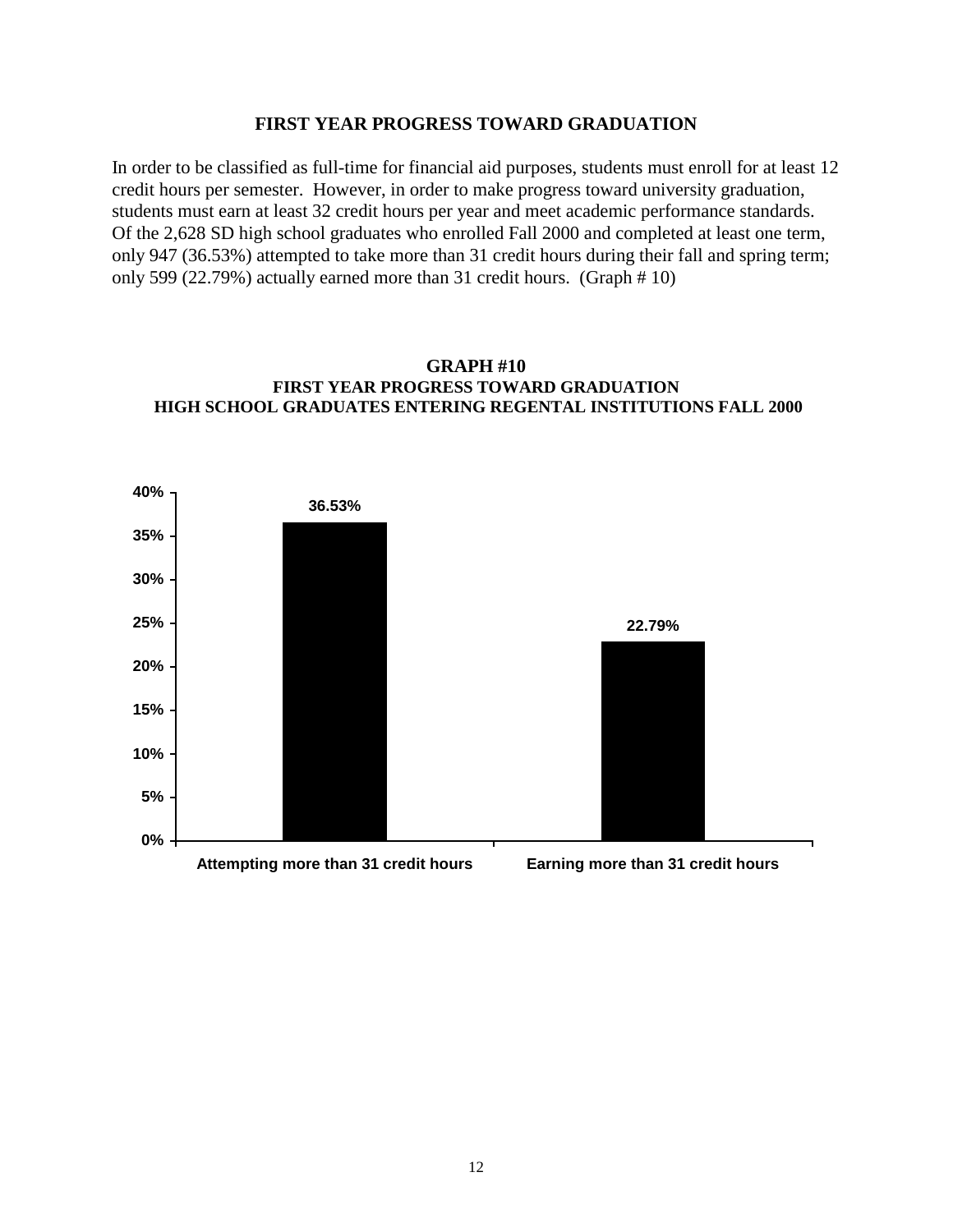#### **FIVE YEAR TRENDS**

Comparison of data from South Dakota high school graduates entering Board of Regents universities over a five year period, between 1995 and 2000, reveals some change. For the second year in a row, the number of South Dakota high school graduates entering Regental institutions in 2000 declined slightly. At the same time, the average ACT Composite score has increased slightly each year of the past two years. The percentage of students receiving credit for College Board Advanced Placement (CBAP) has increased each year over the past five years. Changes to the 1998 report and in the Board of Regents' placement process impact remedial enrollment trend data as indicated by the change between 1997 and 1998 and between 1999 and 2000.

### **FIVE YEAR TRENDS SOUTH DAKOTA HIGH SCHOOL GRADUATES ENTERING REGENTAL INSTITUTIONS 1995-2000**

|                                                             | 1996   | 1997   | 1998   | 1999   | 2000   |
|-------------------------------------------------------------|--------|--------|--------|--------|--------|
| <b>Entering Cohort</b>                                      | 2,527  | 2,704  | 2,721  | 2,618  | 2,665  |
| % of SD Graduating Class Entering<br>Regental Universities* | 27.77% | 27.65% | 27.12% | 26.79% | 26.46% |
| Average ACT composite score                                 | 21.96  | 21.86  | 21.81  | 21.87  | 22.07  |
| Percentage enrolled in English remedial<br>$course$ **      | 4.13%  | 5.17%  | 6.40%  | 8.25%  | 13.51% |
| Percentage enrolled in mathematics<br>remedial courses**    | 3.37%  | 3.75%  | 7.18%  | 13.46% | 28.88% |
| Percentage of unduplicated remedial<br>enrollments**        | 6.26%  | 8.28%  | 11.54% | 19.09% | 33.94% |
| Percentage enrolled in general education<br>$course$ **     | 93.74% | 91.72% | 88.46% | 80.91% | 66.06% |
| Percentage awarded credit for CBAP                          | 2.13%  | 3.86%  | 4.18%  | 4.55%  | 5.67%  |
| Average GPA of those in remedial courses                    | 2.06   | 2.28   | 2.12   | 2.29   | 2.32   |
| Average GPA of those in general education<br>courses        | 2.71   | 2.72   | 2.76   | 2.83   | 2.91   |
| Average GPA of those awarded CBAP<br>credit                 | 3.45   | 3.29   | 3.32   | 3.37   | 3.32   |
| Average GPA of all students at end of year                  | 2.68   | 2.69   | 2.70   | 2.74   | 2.74   |

\*Based on graduating class figures provided by SD Department of Education and Cultural Affairs.

\*\*Prior to 1998, a distinction was made between remedial and degree credit courses. In 1998, degree credit courses that were not accepted for general education credit were included with remedial courses.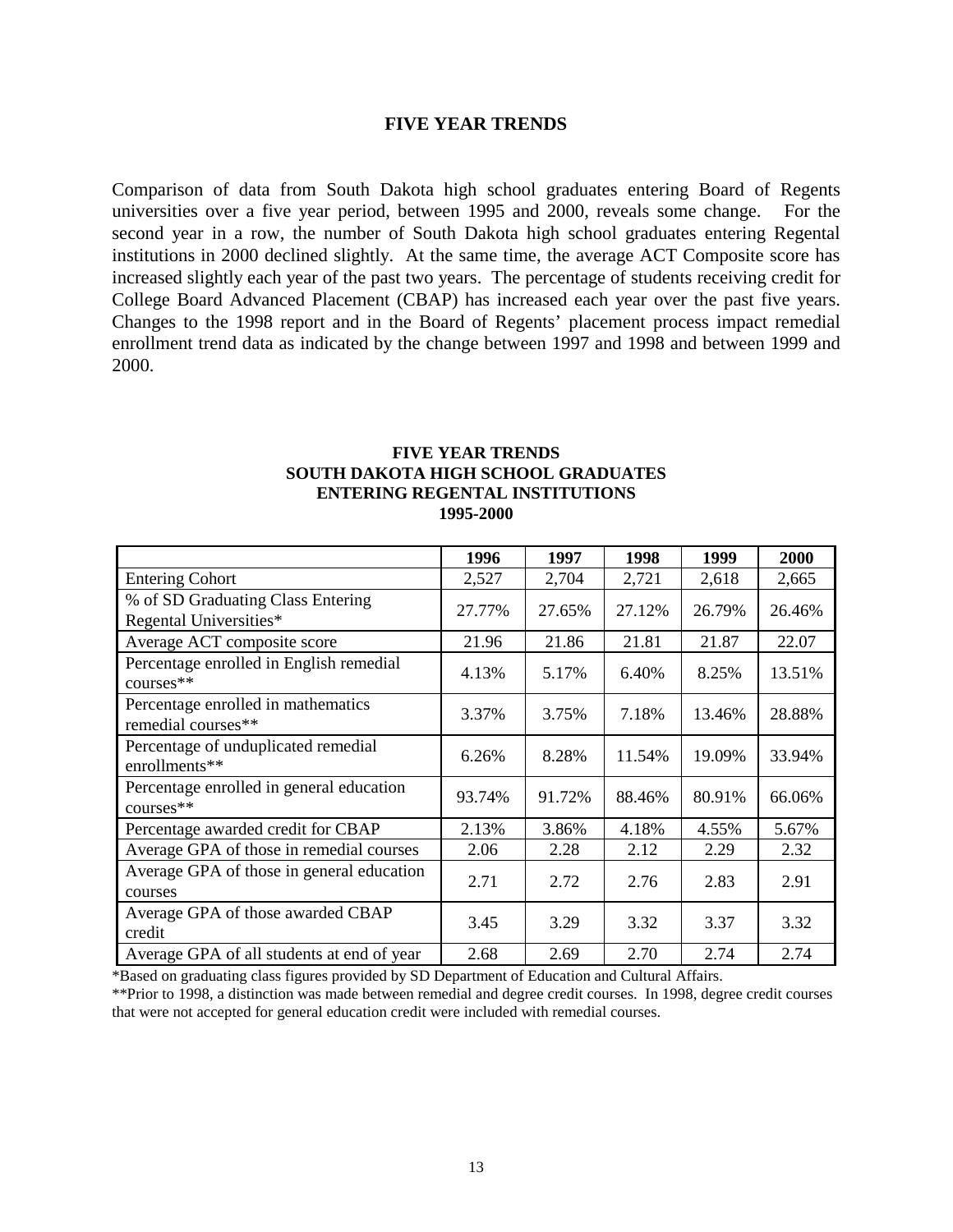Of 162 high schools with Class of 2000 graduates entering Regental universities, 12 (7.40%) had no students required to enroll in remedial courses. (Graph #11) There were a total of 14 high schools that had less than 10% of their students receiving some remedial education.

## **GRAPH #11**

## **NUMBER OF HIGH SCHOOLS WITH GRADUATES ENROLLED IN REMEDIAL COURSES FIVE YEAR TREND 1995-2000**

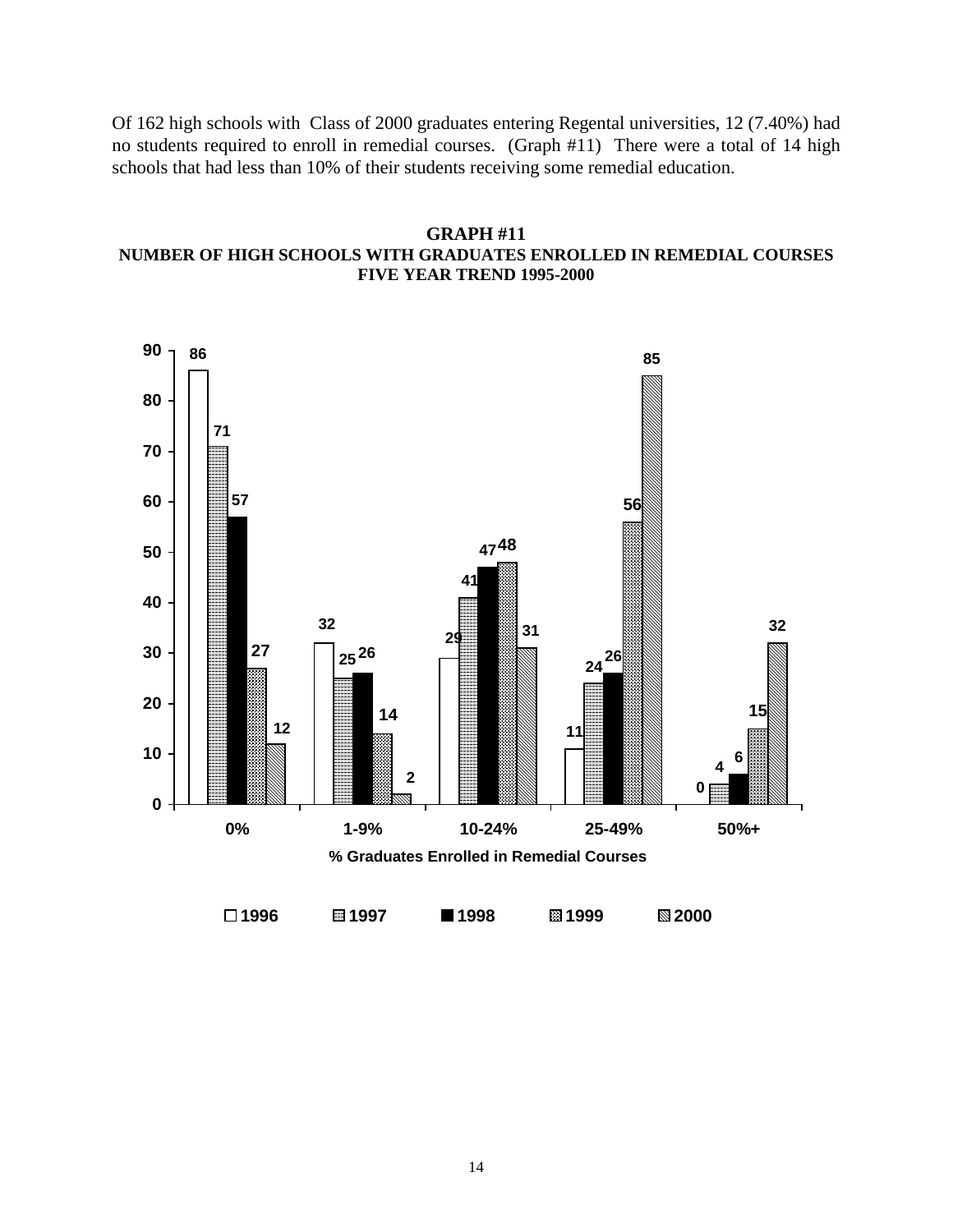On a percentage basis, the number of high schools with no students enrolled in remedial courses in 2000 is the lowest it has been during the five year period. (Graph #12)



## **GRAPH #12 COMPARISON OF PERCENTAGE OF HIGH SCHOOLS WITH NO STUDENTS ENROLLED IN REMEDIAL EDUCATION FIVE YEAR TREND: 1995-2000**

The percentage of 2000 South Dakota high school graduates enrolling in remedial courses in the Regental institutions (33.49%) continues to be lower than that reported nationally. An annual report by the National Center for Education Statistics, *The Condition of Education 2001*, indicates that 40% of all students enrolled in four-year institutions in enroll in at least one remedial course.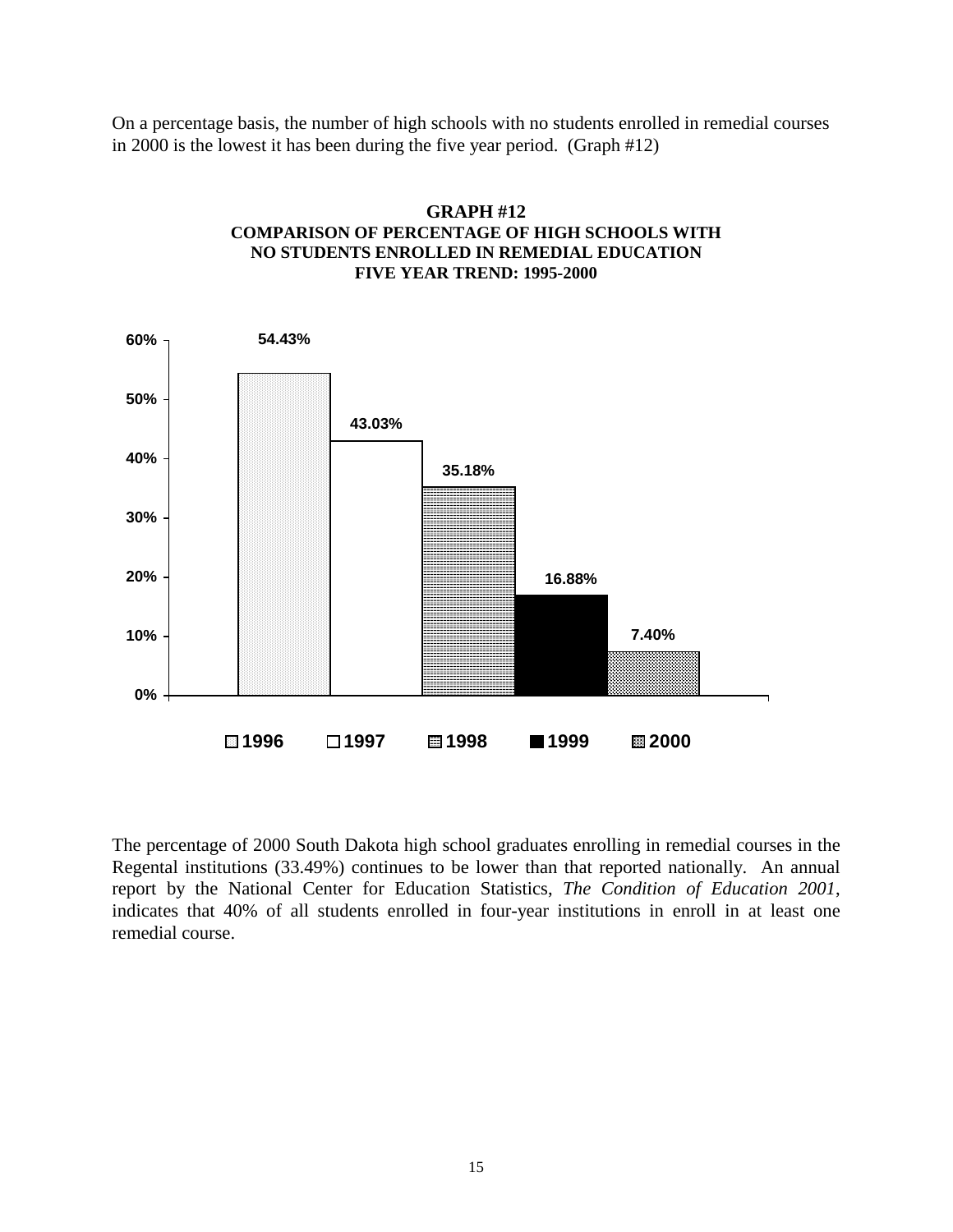#### **PLACEMENT BY REGENTAL INSTITUTIONS**

Entering students are required to sit for placement exams in English and mathematics to determine their readiness for engaging in general education coursework. In terms of student performance on placement examinations by individual Regental universities, only one institution had more students with scores below the cutscore for placement in English than in mathematics. (Graph #13)

#### **GRAPH #13 COMPARISON OF UNDUPLICATED REMEDIAL PLACEMENTS BY INSTITUTION HIGH SCHOOL GRADUATES ENTERING REGENTAL INSTITUTIONS FALL 1999**



All but two of the universities had more students with scores at or above the cutscore for general education placement than students with scores indicating a need for remediation. (Graph #14).

#### **GRAPH #14 COMPARISON OF REMEDIAL AND GENERAL EDUCATION PLACEMENT BY INSTITUTION HIGH SCHOOL GRADUATES ENTERING REGENTAL INSTITUTIONS FALL 2000**

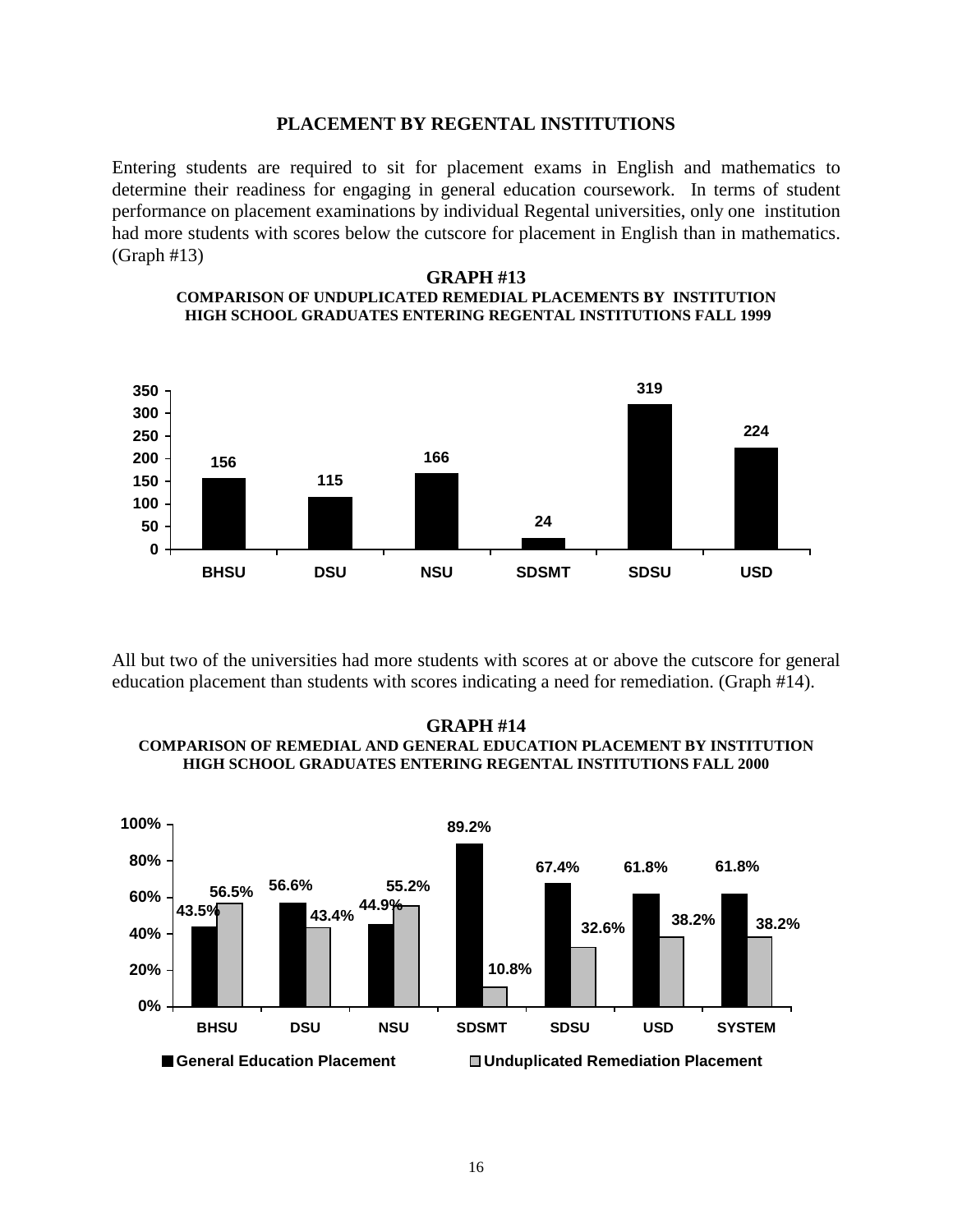#### **ENROLLMENT BY REGENTAL INSTITUTIONS**

In terms of student enrollment in remedial courses by individual Regental universities, only one institution had more students enrolled in remedial English than in mathematics. (Graph #15)



All but one of the universities had more students enrolled in general education courses than in remedial courses. (Graph #16) The percentage of graduates from each high school required to enroll in remedial courses is affected by the distribution of those graduates among the Regental institutions. If a greater number of graduates attend one or more of the institutions with higher placements in remedial courses, the percentage for that high school may increase.

#### **GRAPH #16 1999 HIGH SCHOOL GRADUATES ENTERING REGENTAL INSTITUTIONS FALL 1999 COMPARISON OF REMEDIAL AND GENERAL EDUCATION ENROLLMENTS BY INSTITUTION**



**GRAPH #15 COMPARISON OF UNDUPLICATED REMEDIAL ENROLLMENTS BY INSTITUTION HIGH SCHOOL GRADUATES ENTERING REGENTAL INSTITUTIONS FALL 2000**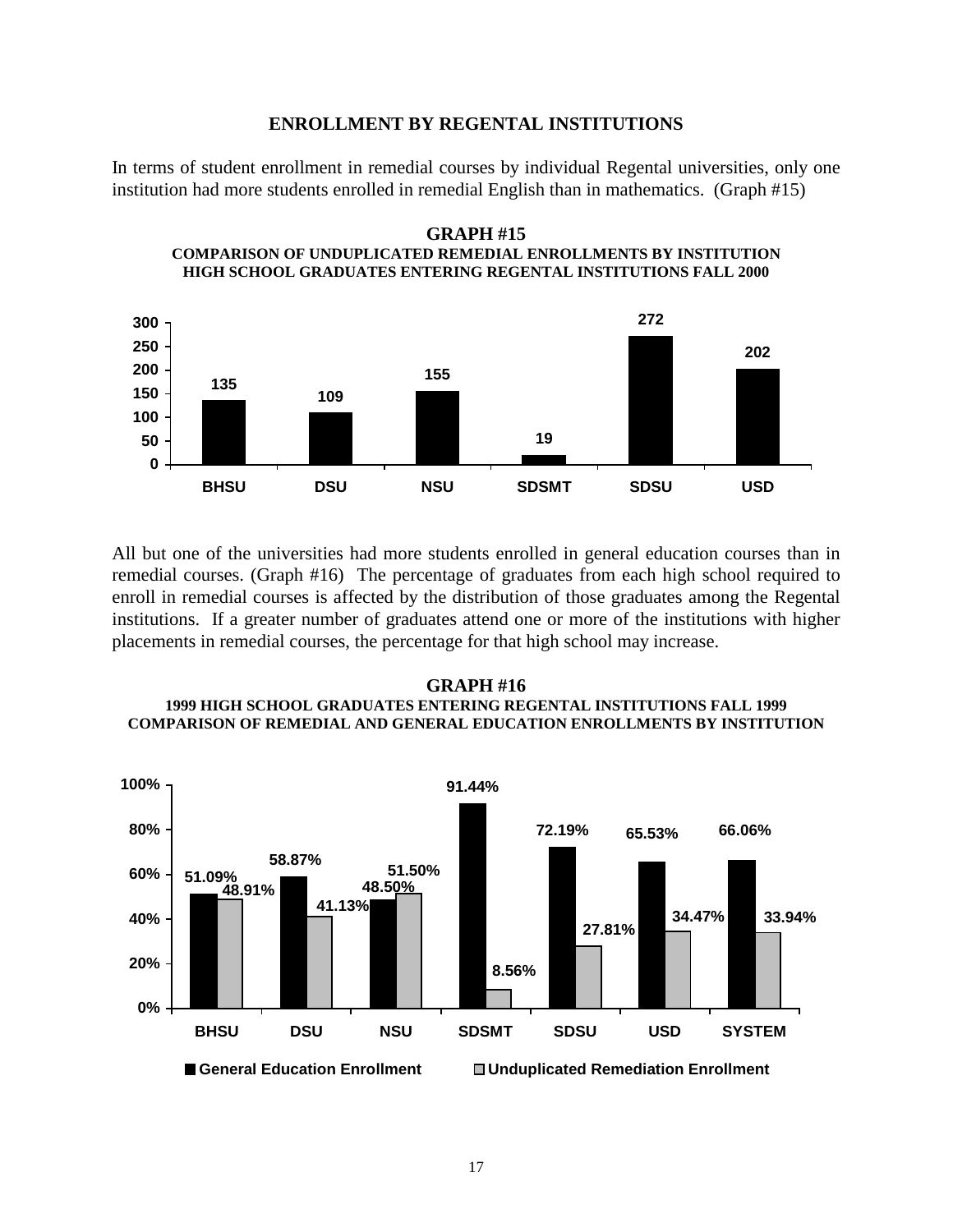All universities award Advanced Placement credit and all six universities enrolled 1999 high school graduates who received such credit. (Graph #17)



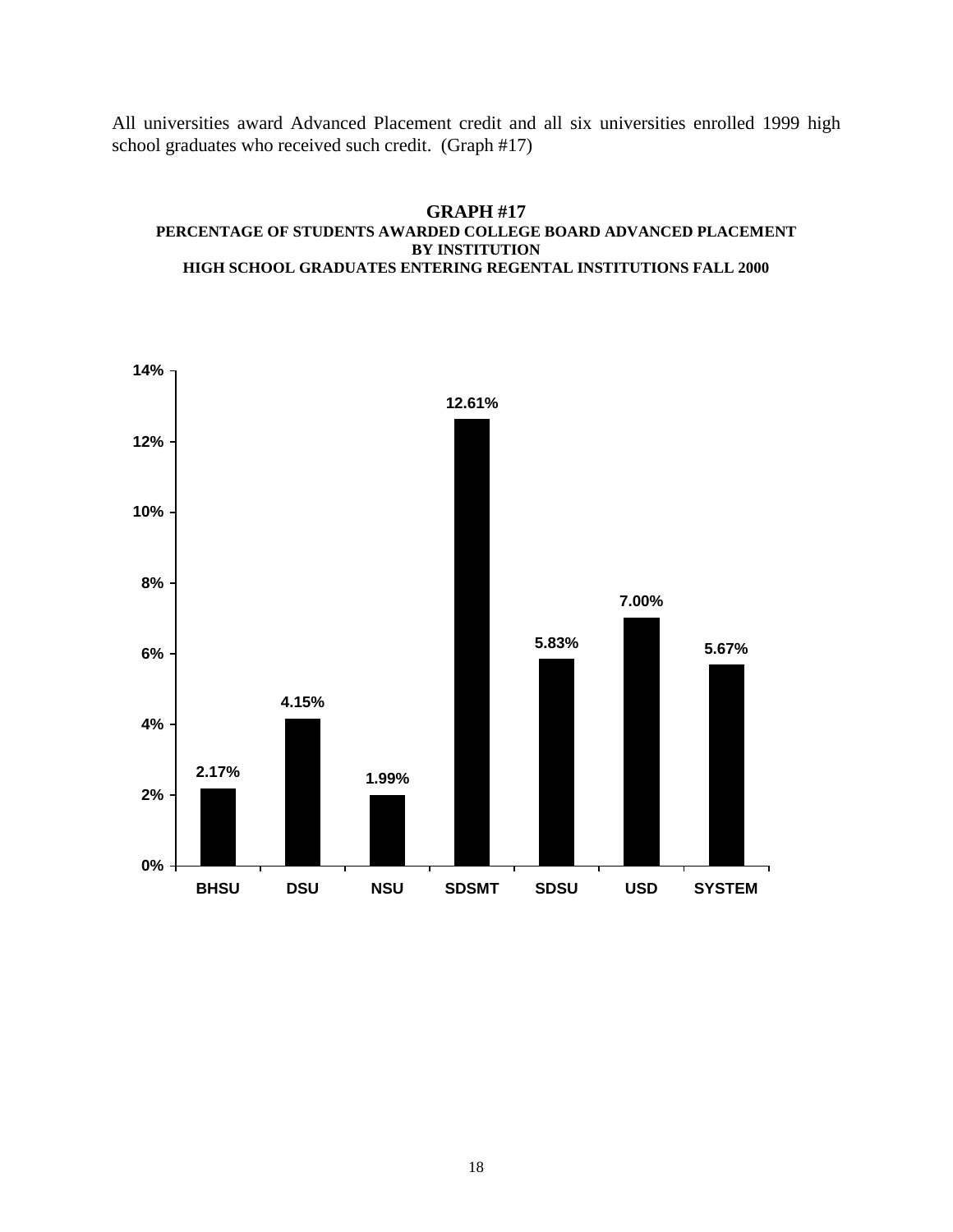#### **PART-TIME STUDENT ADMISSIONS**

A total of 106 South Dakota high school graduates entered Regental institutions on a part-time basis in Fall 2000. These students represented less than 8% of all South Dakota high school graduates entering Regental institutions in Fall 2000. (Graph #18). Of these 106 students, 94.33% were admitted into baccalaureate degree programs and 5.66% were admitted into associate degree programs. (Graph #19)

### **GRAPH #18 PERCENTAGE ENROLLED FULL- AND PART-TIME HIGH SCHOOL GRADUATES ENTERING REGENTAL INSTITUTIONS FALL 2000**